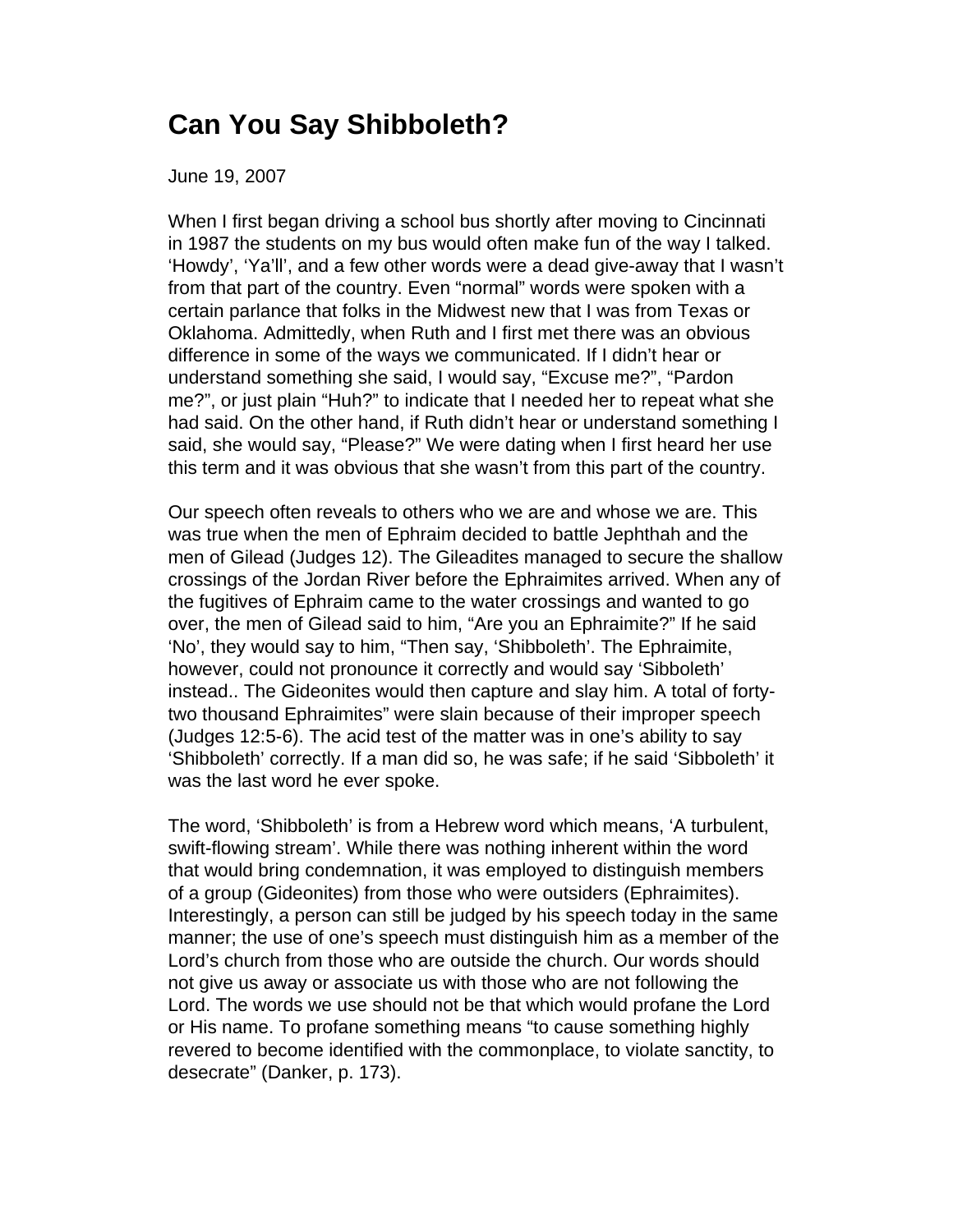It is important that Christians only use the name of God, Jesus, Christ, Lord, Holy Spirit, and other sacred names in a most reverential fashion. God has always demanded that there be a difference between that which is holy and that which is unholy (Leviticus 10:10), and the holy things are to always be kept sacred (Ezekiel 22:26). Belshazzar, King of Babylon, met his demise soon after the handwriting of God on the wall had revealed his fate because he profaned that which God had made sacred (Daniel 5).

Many who would not consider cursing and swearing to proceed from their lips will, with very little thought or consideration, take the Lord's name and use it flippantly, facetiously, and perhaps even jokingly. "Holy" is His name (Luke 1:49) and to profane it is sinful (Exodus 20:7; Leviticus 19:12; Deuteronomy 5:11; James 5:12; 1 Peter 2:17). All around us, and through various avenues, we are exposed to such frivolous usage of the Lord's name - secular songs, movies, television, literature, the internet, at work, at school, in neighborhoods, among peers, and even family members. So surrounded are we by the lighthearted use of the names of Deity that a Christian could easily be influenced to incorporate them into his own verbiage; however, we are to be examples in word (1 Timothy 4:12) and irreverent expressions should not be named among the believers and followers of Christ (James 3:10).

Listed below are a number of words along with their meanings that a Christian needs to refrain from saying. With much prayer, attentiveness, and self-control, these words can be eliminated.

The following words can either be found in Webster's Collegiate Dictionary, Webster's New World Dictionary, Webster's International Dictionary, Webster's Unabridged Dictionary, or A Dictionary of American Usage by Margaret Nicholson. [Note that a form of the word, 'euphemism', is used in describing these words and mean, "a substitution of an agreeable or non-offensive word or expression for one that is harsh, indelicate or otherwise unpleasant" (Webster's Dictionary)].

Gee is a euphemistic contraction of the name of Jesus, a minced form of Jesus, used in mild oaths. Other forms of this word are Gee Whilikers, Jeminy Christmas (Jesus Christ), Gees, Jees, and Gee Whiz (where the name 'Jesus' is joined with a wizard).

Gosh is an interjection and is used euphemistically for God. A minced form of God used as a mild oath. Other forms of this word are Gosh-awful, O my Gosh, and By-Gosh.

Golly is an exclamation of surprise, a euphemism for God. A minced form of God used as a mild oath. Another form of this word is By-Golly.